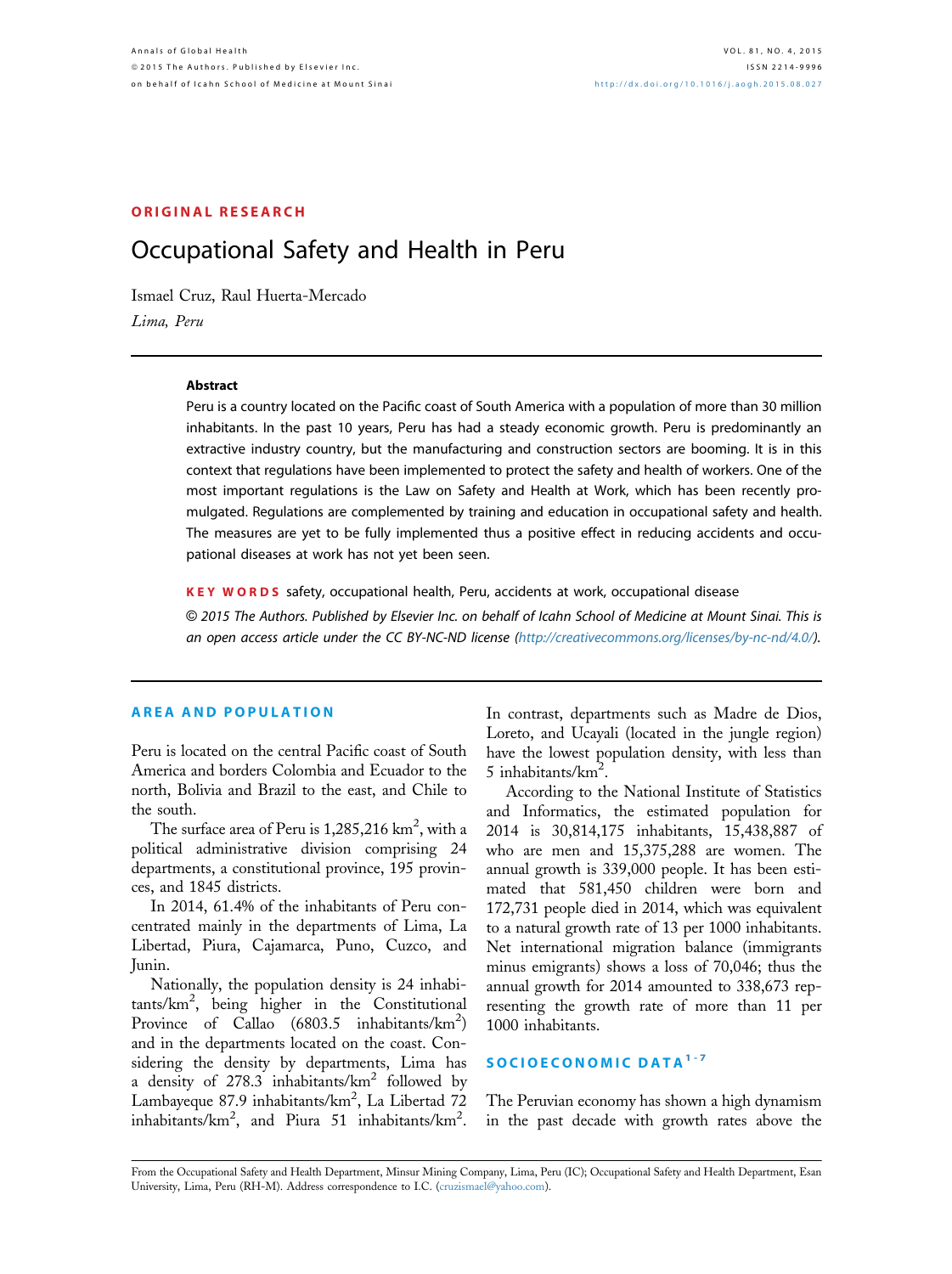average for the countries of the region. In 2014, the economic growth was 2.9, and the expected rate of growth for 2015 is 5.3. Likewise, inflation in 2014 was 3.0 and for 2015 has been estimated at 2.7, according to the Association of Pension Fund Administrators. This is due to the management of macroeconomic policies and increased competitiveness in exportation, which constituted the main drivers of Peruvian growth. Increased competitiveness, however, is due to external factors such as an increase in the price of raw materials (such as minerals for exportation).

From a socioeconomic perspective, the evolution of poverty has been favorable for several indicators that show a reduction of about 50% between 2001 and 2011. This was not only because of economic growth but also the implementing of important social measures that were prompted by the favorable social context.

The labor market has shown an evident recovery in the evolution of unemployment and job quality. The level of unemployment has maintained a downward trend. The recovery in terms of job quality is evident in the evolution of indicators of social protection and registered employment.

The Inter-American Development Bank (IDB) listed the following indicators:

- $\bullet$  Annual unemployment rate: 6.04% (2013).
- Gross domestic product (GDP) growth of 5.0 (2013).
- <sup>d</sup> Poverty rate (income below US\$2.5 per day): 15.5% (2013).
- <sup>d</sup> People belonging to the middle class: 30,879 (2014).

The top 5 sectors in terms of employment (which accounts for more than 50% of employment at national level) are construction, transport, communications, agriculture, and hospitality. The construction sector has the highest growth, with employment levels that could be doubled by 2020. The trade sector maintains a stable development, whereas the agricultural sector is the only one that estimates a decrease in demand work. These sectors are characterized by high informal work.

Changes in population structure such as urbanization and demographic transition interact, modifying the epidemiological profile of Peru and thus the pattern of demand for health services. These changes in the epidemiological profile coincide with the relative incidence of causes of death. There is a decrease in infectious diseases and conditions in the perinatal period, in contrast, there is an increase

To assess the Peruvian epidemiological transition it is useful to monitor costs on health services, which in 2005 reached 4.5% of the GDP. Health expenses have remained relatively stable since the 1990s; health expenses in the 2013 were 5.3% of the GDP. The following health indicators are identified:

- Life expectancy (Table 1).
- <sup>d</sup> Human resources in health [\(Table 2](#page-2-0)) Infant mortality rate: 17 per 1000 infants born.

Infant mortality is higher in the southern Andes of Peru, an area where poverty, abandonment, and very low temperatures converge. Departments on the coast have a lower mortality rate.

For the period 2010-2015, differences in the crude mortality rate average are expected to be less pronounced than those for the period 1995-2000. For the period 2010-2015, the lowest crude mortality rate corresponds to Callao, Tumbes, and Madre de Dios and the highest rate corresponds to Puno (7.01 per 1000), and the average will be 5.52 per 1000 ([Figure 1](#page-2-0)).

# LEGISLATION ON SAFETY AND HEALTH **AT WORK<sup>[8](#page-7-0)</sup>**

In August 2011 Law 29783 on Safety and Health at Work was promulgated. The law entails a number of requirements aimed at creating a culture of prevention of occupational hazards in the country. Compliance with this law is enforceable in all companies operating in Peru.

To meet the objectives of the law, a prevention strategy must be developed with levels of responsibility:

- <sup>d</sup> Government: through inspection and supervision.
- <sup>d</sup> Company: through prevention.
- <sup>d</sup> Worker: through participation.

Peru has established the National System of Health and Safety at Work, which consists of the National Council for Safety and Health at Work

| <b>Table 1. Life Expectancy</b> |           |                     |      |           |
|---------------------------------|-----------|---------------------|------|-----------|
| Year                            | 1995-2000 | 2000-2005 2005-2010 |      | 2010-2015 |
| Age (years)                     | 68.3      | 69.8                | 71.2 | 72.5      |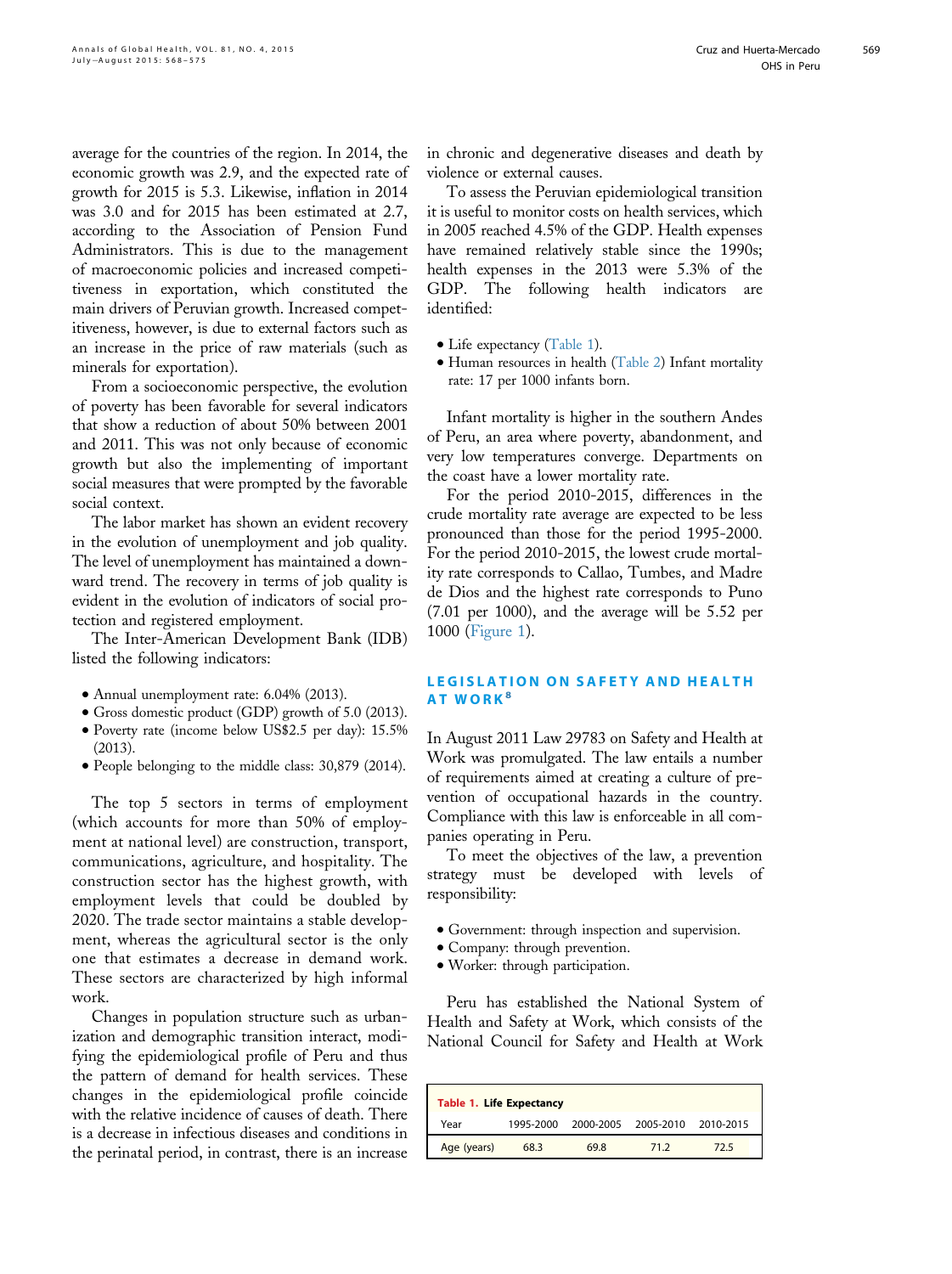<span id="page-2-0"></span>

| Table 2. Human Resources in Health |                         |                            |                            |  |
|------------------------------------|-------------------------|----------------------------|----------------------------|--|
| Population<br>2012                 | Number of<br>Physicians | Number of<br><b>Nurses</b> | Number of<br>Obstetricians |  |
| 30,135,875                         | 33,669                  | 33,491                     | 11,533                     |  |

and the Regional Council for Safety and Health at Work. Both councils are composed of representatives of the Ministry of Labor, Ministry of Health, Social Health Insurance, private companies, and national workers.

Historically in Peru, regulations that have dealt with labor rights before risk for accidents and occupational diseases have not had a continuity that builds a doctrine and orderly and permanent legal structure.

Because the first regulations related to safety and health at work were established in 1908 to the present, 80 legal regulations in this area have been issued. At the same time, 70 international conventions and 30 International Labor Organization (ILO) recommendations have been signed and ratified.

Before the issuance of Law 29783 on Health and Safety at Work, a Reglament on Safety and Health at Work had been promulgated in 2005. This reglament came from the Law on General Labor Inspection, which was established in 2001.

Reglament on Safety and Health at Work was prepared by a commission formed by the Department of Labor, Department of Health, Department



of Energy and Mines, Department of Transport and Communications, Social Health Insurance, Department of Agriculture, and representatives of employers and workers. A commission of labor and social security of the Congress revised and updated it.

Changes on the Reglament on Safety and

Health at Work were made in order to give it the category of law.

The following are some important points of the Law on Safety and Health at Work:

Universal Safety and Health at Work

The law applies to workers in the private and public sectors, armed forces, national police, and independent workers (the previous Reglament on safety and health at work applied only to private industry dependent).

Gender Dimension

The precautionary principle incorporates gender (male/female) in occupational health. It strengthens the protection of pregnant workers, who have the right to be transferred to safe positions regardless of their category or remuneration. The employer should adopt a gender perspective in the initial assessment and hazard identification.

Joint Committee

For installation of the Joint Committee and the issuance of Safety Rules, the employer must have at least 20 employees (previously the minimum was 25 workers to establish a Joint Committee).

Labor Union Participation

If there is a union in the company, it may designate a representative as an "observer" in the Joint Committee. The Department of Labor will notify the union representative in case of issuance of the outcome of any investigation.

Compensation for Injuries

At the failure of the employer to take preventive measures that generated an accident or occupational disease, compensation costs are assumed by the employer.

Scope of Prevention

The employer's duty of prevention not only covers the work carried out within the workplace but also the work done outside the workplace, out of working hours, and even during work mobilization.

Management System Safety and Health at Work The employer must provide at least 4 trainings a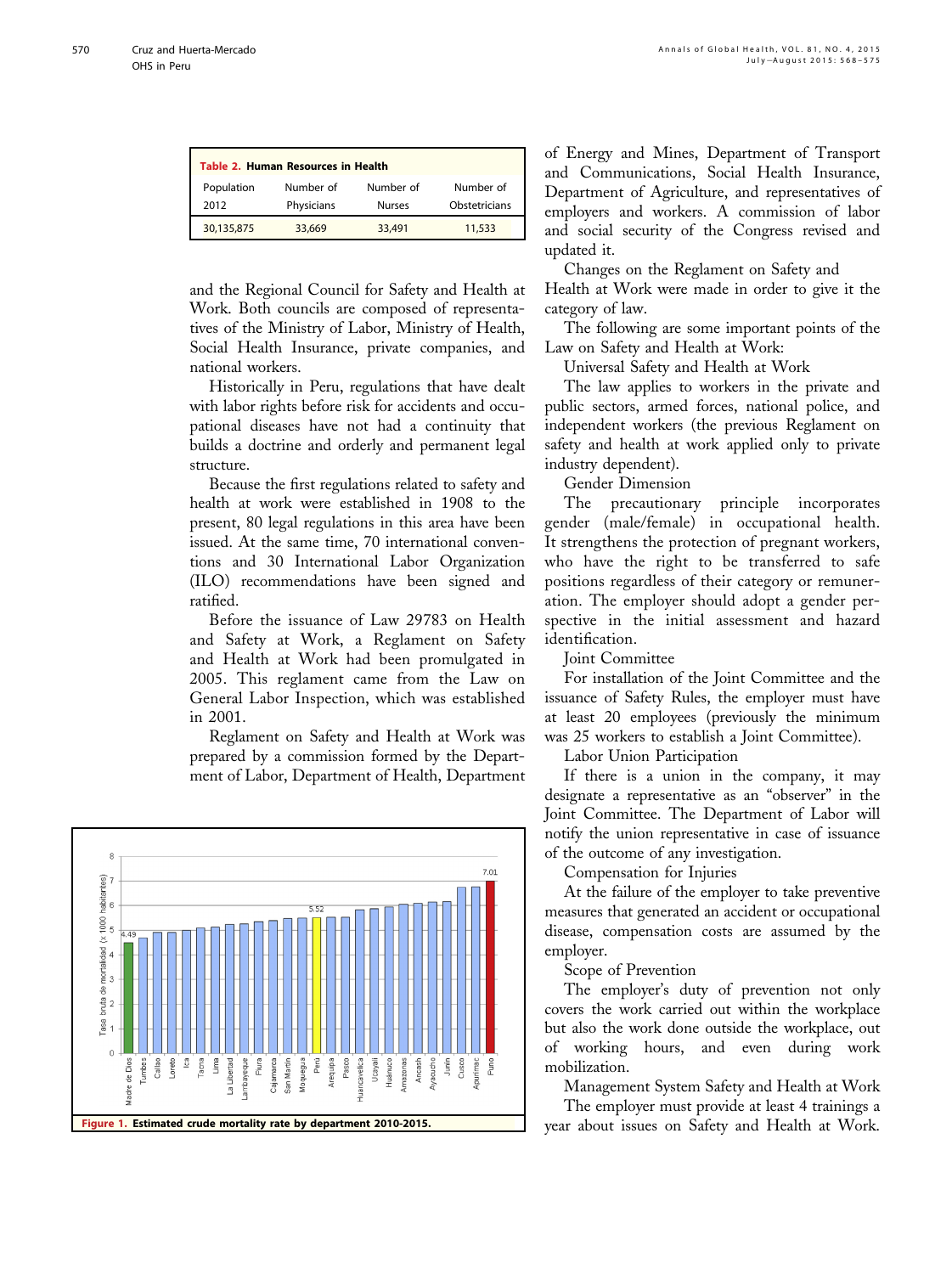The employer must provide licenses for workers to participate in training courses on safety and health at work. The employer must develop a risk map with the participation of trade unions. At the time of hiring, the employer must attach the recommendations for safety and health at work.

Sanctions

Peru has changed its penal code regarding the definition of a crime when it occurs against safety and industrial hygiene.

Now, this crime is typified by not adopting preventive measures for safety and health at work established by law. It is not necessary for injuries to be detected. Failure to adopt these measures could lead to imprisonment for not less than 1 year or more than 4 years. The offense is aggravated if death occurs; this would lead to imprisonment of not less than 4 years or more than 8 years. Should serious injury occur, the employer could be imprisoned for not less than 3 years or more than 6 years.

One of the features of the Law on Safety and Health at Work is empowering the Department of Labor to monitor, control, and sanction employers. The National Superintendency of Labor Inspection, an agency of the Department of Labor that performs its function through labor inspections throughout the country, including the safety and health at work, was established in December 2012.

#### ACCIDENTS AT WORK AND OCCUPATIONAL DISEASE INSURANCE

Social Security is a recognized fundamental right and is governed by several principles including universality, integrity, solidarity, and internationality.<sup>[9-12](#page-7-0)</sup>

Social Security covers the medical care and benefits in case of accidents at work or occupational disease.

The ILO has established Convention 102 relating to the Minimum Standards of Social Security, and Convention 121 relating to benefits for accidents at work and occupational diseases $^{13}$  $^{13}$  $^{13}$ .

Latin America Convention 102 has been ratified in most countries (Table 3). Only a few countries (Ecuador, Mexico, Venezuela) have accepted part VI relating to benefits for accidents at work and occupational disease. Bolivia, Chile,

| Table 3. Ratification of Convention 102 by Country in Latin<br>America |                     |                 |                         |
|------------------------------------------------------------------------|---------------------|-----------------|-------------------------|
| Country                                                                | Parts Accepted      | Country         | Parts Accepted          |
| Argentina                                                              | None                | <b>Honduras</b> | II, III, V, XIII, IX, X |
| Bolivia                                                                | II, III, $V$ , $X$  | Mexico          | II, III, V, VI, VIII-X  |
| <b>Brasil</b>                                                          | $II-X$              | Nicaragua       | None                    |
| Chile                                                                  | None                | Panama          | None                    |
| Colombia                                                               | None                | Paraguay        | None                    |
| Costa Rica                                                             | V-X                 | Peru            | II, III, V, VIII, IX    |
| Cuba                                                                   | None                | Rep. Dominicana | None                    |
| Ecuador                                                                | III, V, VI, IX, $X$ | Salvador        | None                    |
| Guatemala                                                              | <b>None</b>         | Uruguay         | II, IV, VII, VIII       |
| Guyanas                                                                | None                | Venezuela       | II, III, V, VI, VIII-X  |

Ecuador, Uruguay, and Venezuela have ratified Convention 121.

Protection against accidents in Peru has evolved over time as follows:

- <sup>d</sup> First decade of the 21st century: promulgation of Law 1378 on Accident at Work.
- <sup>d</sup> January 21, 1935: Promulgation of Law 7975 in which compensation for diseases such as pneumoconiosis and gas poisoning was considered.
- <sup>d</sup> April 29, 1971: Promulgation of Decree Law 18846, which gave coverage to all workers.
- $\bullet$  May 17, 1997: Promulgation of Law 26790 on Social Security in Peru. This provides coverage to affiliates of the Social Security who engage in high-risk work activities.

After the promulgation of Law 26790, the Supreme Decree 003-98 was published. The decree established technical standards of Complementary Insurance for Hazardous Work (CIHW).

CIHW provides coverage for accidents at work and occupational diseases to workers covered by social insurance. CIHW provides coverage for the following 2 areas:

- Health costs: Costs that are incurred in relation to medical expenses for accidents at work and occupational diseases.
- <sup>d</sup> Pensions: Benefits for permanent disability, for survival (benefits for family in case of death), compensation for disability, and funeral expenses.

CIHW only considers companies that perform high-risk activities. The list of work activities considered high risk includes fishing, mining, coal mining, and construction.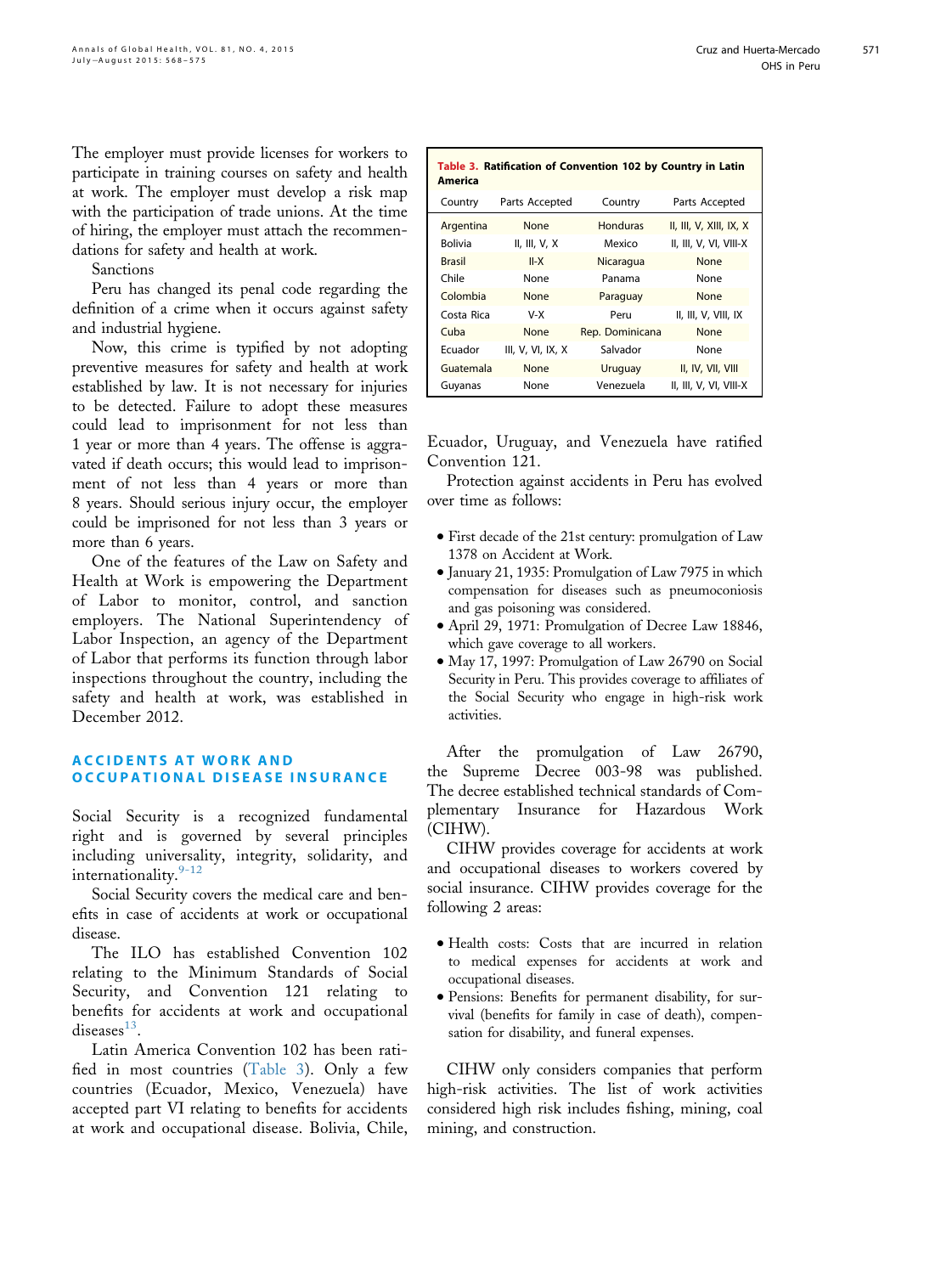| Table 4. Benefits from Complementary Insurance for Hazardous Work |                                  |                                                       |                |  |
|-------------------------------------------------------------------|----------------------------------|-------------------------------------------------------|----------------|--|
| Degree of Disability                                              | Impairment                       | Benefit                                               | Payment Type   |  |
| <b>Great disability</b>                                           | Dependent on others              | 100% average remuneration                             | Annuity        |  |
| Total permanent disability                                        | Impairment $>66.6\%$             | 70% average remuneration                              | Annuity        |  |
| Permanent partial disability                                      | Impairment between 50% and 66.6% | 50% average remuneration                              | Annuity        |  |
| Permanent partial disability                                      | Impairment between 20% and 49%   | 70% average remuneration X%<br>Impairment $\times$ 24 | Single payment |  |

In Peru, CIHW is provided by private and social insurance. Benefits from CIHW are provided according to the degree of impairment (Table 4). The manufacturing sector has the highest number of reported accidents at work (Fig. 2); however, this is not included in the list of high-risk activities[.14](#page-7-0) Therefore, workers engaged in activities not on the high-risk list, could be vulnerable.

CIHW does not cover occupational accidents that occur during the commute to and from the workplace.

Coverage for disability pension starts at completion of the maximum period of temporary disability allowance (11 months and 10 days) covered by social insurance. If the worker does not have social security, he or she would not receive disability coverage.

According to socioeconomic indicators, the economically active population rose by 6% in between 2009 and  $2013$ .<sup>[15](#page-7-0)</sup> The affiliates to CIHW rose by 74% in the period from 2009 to 2012 ([Table 5\)](#page-5-0).

In 2012, CIHW had 978,000 affiliated workers and the economically active population was 15,541,000. Therefore, of approximately every 16 workers in the economically active population, only 1 was covered by the CIHW, which demonstrates insufficient protection considering that



insurance coverage for accidents at work and occupational disease is a fundamental right that must be universal.

The population covered by Social Security<sup>[16](#page-7-0)</sup> and included in the employed economically active population (EEAP) and performing high-risk activities is about 9,879,000 ([Fig. 3](#page-5-0)). Consequently, of every 10 workers in EEAP performing high-risk activities, only 1 is covered by the CIHW.

# STATISTICS OF ACCIDENTS AT WORK AND OCCUPATIONAL DISEASES

Law 29783 on Safety and Health at Work was promulgated in 2011. It is from this point that the management of occupational safety and health takes an boost, with highs and lows, to ensure the safety and health of workers in Peru.

Law 29783 not only indicates the need for statistics, as one of the functions of the Regional Council for Safety is to implement notification of occupational accidents and diseases, but also indicates who must report accidents and occupational diseases (companies and medical centers). [Table 6](#page-6-0) presents 2011 statistics before the promulgation of Law 29783 and [Table 7](#page-6-0) presents statistics from 2012, when Law 29783 was implemented.

When comparing the results from 2011 with those from 2012, an increase in accidents reports can be seen. The implementation of the Law on Safety and Health at Work required medical centers and companies to report incidents, enabling a more serious incident statistics system to be developed.

In 2013, the Law on Safety and Health at Work was already implemented and the statistics were required in formats and documents. [Table 8](#page-6-0) presents 2013 statistics.

In 2014, measures that reduced the fines to violators of Law 29783 were issued, and also the requirements to be met by companies in safety and health declined in some aspects. [Table 9](#page-6-0) presents the statistics from 2014. These statistics demonstrate that the number of accident reports decreased in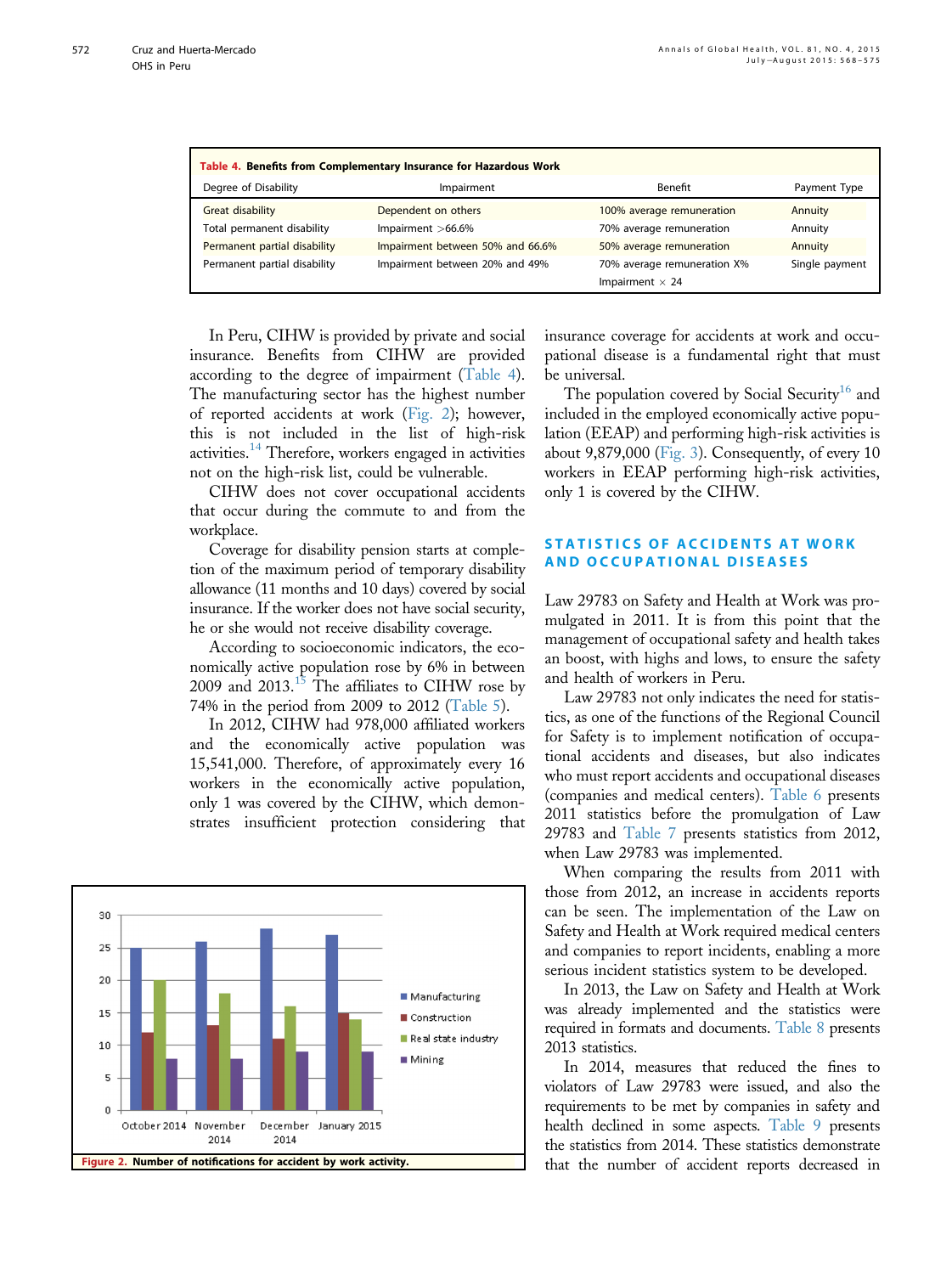<span id="page-5-0"></span>

| Table 5. Insurance Indicators (Numbers per Thousand)                                   |        |        |        |        |        |
|----------------------------------------------------------------------------------------|--------|--------|--------|--------|--------|
| Indicator                                                                              | 2009   | 2010   | 2011   | 2012   | 2013   |
| EAP                                                                                    | 15,448 | 15.735 | 15,949 | 16,142 | 16,328 |
| Employed EAP                                                                           | 14,757 | 15,089 | 15,307 | 15,541 | 15,683 |
| Affiliates to Social Health Insurance                                                  | 8143   | 8627   | 9129   | 9786   | 10,296 |
| Affiliates to CIHW                                                                     | 561    | 695    | 777    | 978    |        |
| EAP employed/affiliates CIHW rate<br>26.30<br>15.89<br>21.71<br>19.70                  |        |        |        |        |        |
| CIHW, Complementary Insurance for Hazardous Work; EAP, economically active population. |        |        |        |        |        |

2014. In 2011, Law 29783 had not been implemented and the number of accident reports was low. After implementation of the law in 2013, the number of reports increased, formats had been implemented, training was provided for the development of statistics, and information flowed from both medical centers and companies. In 2014, the rules were more flexible and the number of reports started to decline ([Table 10\)](#page-6-0).

Since the implementation of Law 29783, the number of fatal accidents has declined due to implementation of safety measures, and although in 2011 the number was lower, this probably was because of lack of notification.

It is important to note that the data in the tables is displayed in absolute numbers, and the trend could present some kind of bias, thus not showing an adequate rate for comparison. In contrast, the mining sector reports accident indicators through rates that consider frequency and severity of accidents and the man hours worked. Comparison of accidents data between mining companies has more accurate trends. $17$  Unlike other sectors, the mining industry implemented a safety and health management system before the promulgation of Law 29783 because of the hazards and risks inherent in this industry.

The formulas for accident indicators in the mining sector are:

- <sup>d</sup> Frequency rate: number of lost day and fatal accidents  $\times$  10,000,00/man hours worked.
- $\bullet$  Severity index: Lost days  $\times$  10,000,00/man hours worked.

# TRAINING IN OCCUPATIONAL SAFETY AND HEALTH

Training programs in occupational safety and health are carried out through postgraduate programs in different public and private universities located mainly in Lima.

The following are the main training programs:

- Specialty in occupational and environmental medicine.
- $\bullet$  Master program in occupational and environmental medicine.
- $\bullet$  Master program in occupational and environmental health.
- Master program in ergonomics.
- Specialty in occupational nursing.
- $\bullet$  Master program in prevention of occupational hazards.

#### **CONCLUSIONS**

Economic growth and industrial development have been favorable due to implementation of measures that protect workers. This protection is provided by the government and by employers as an integrated system.

Since the promulgation of Law 29783, companies have been adapting an occupational safety and health management system that previously had not been paralleled by an adequate inspection system or supervision by the government.

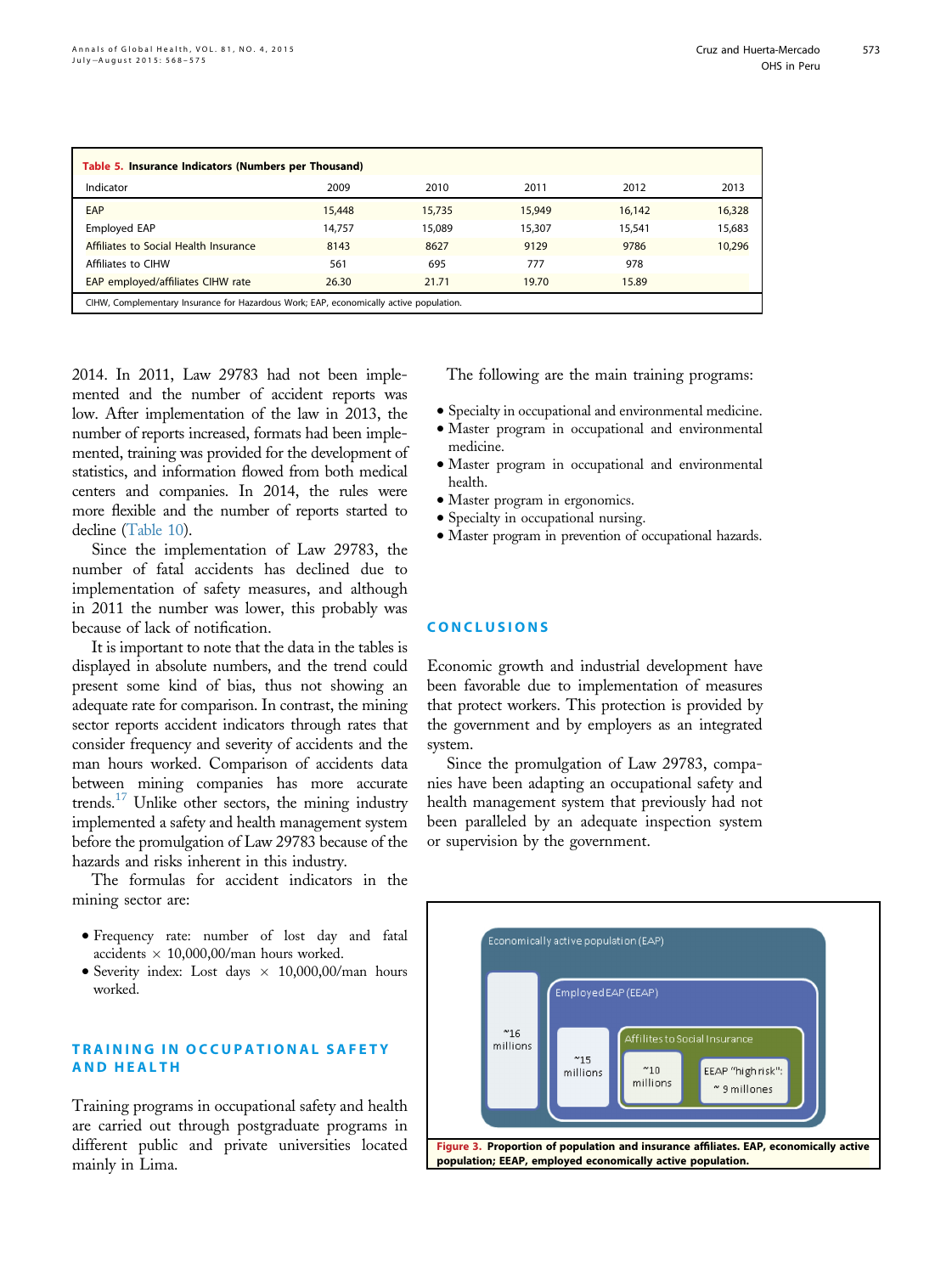<span id="page-6-0"></span>

| Table 6. Statistics on accidents at Work and Occupational<br>Diseases (2011) |                   |                      |                                |
|------------------------------------------------------------------------------|-------------------|----------------------|--------------------------------|
| Month                                                                        | Fatal<br>Accident | Nonfatal<br>Accident | Occupational<br><b>Disease</b> |
| January                                                                      | 9                 | 96                   | 5                              |
| February                                                                     | 10                | 86                   | 6                              |
| March                                                                        | 8                 | 102                  | 3                              |
| April                                                                        | 13                | 122                  | 7                              |
| May                                                                          | 12                | 125                  |                                |
| lune                                                                         | 13                | 560                  | 4                              |
| July                                                                         | 10                | 132                  | 3                              |
| August                                                                       | 11                | 918                  | 3                              |
| September                                                                    | 11                | 968                  | 10                             |
| October                                                                      | 12                | 688                  | 52                             |
| November                                                                     | 11                | 594                  | 1                              |
| December                                                                     | 25                | 337                  | 7                              |
| <b>Total</b>                                                                 | 145               | 4728                 | 101                            |

|                | Table 8. Statistics on Accidents at Work and Occupational |
|----------------|-----------------------------------------------------------|
| Dicance (2012) |                                                           |

| Diseases (2013) |                   |                      |                                |
|-----------------|-------------------|----------------------|--------------------------------|
| Month           | Fatal<br>Accident | Nonfatal<br>Accident | Occupational<br><b>Disease</b> |
| January         | 22                | 1100                 | 3                              |
| February        | 15                | 2138                 | $\overline{2}$                 |
| March           | 19                | 1137                 | 33                             |
| April           | 25                | 1097                 | 5                              |
| May             | 9                 | 1464                 | 22                             |
| June            | 10                | 1544                 | 16                             |
| July            | 14                | 1607                 | $\overline{4}$                 |
| August          | 14                | 1637                 | ۰                              |
| September       | 14                | 1528                 |                                |
| October         | 8                 | 1540                 | 6                              |
| November        | 15                | 2598                 |                                |
| December        | 9                 | 1492                 | $\overline{2}$                 |
| Total           | 174               | 16,754               | 93                             |

Regulatory frameworks mark a turning point, and have led a number of companies to be engaged in the management of occupational safety and health.

At the present time, Peru is still developing its worker protection system. Inspection procedures and accident reporting system, in industries other than mining, are still being improved.

#### Table 9. Statistics on Accidents at Work and Occupational Diseases (2014)

|           | Fatal    | Nonfatal | Occupational   |
|-----------|----------|----------|----------------|
| Month     | Accident | Accident | Disease        |
| January   | 10       | 1100     | 1              |
| February  | 10       | 1279     | 3              |
| March     | 10       | 1113     | 10             |
| April     | 9        | 1122     | 5              |
| May       | 11       | 1431     | 1              |
| June      | 14       | 803      | $\overline{2}$ |
| July      | 14       | 1628     | 1              |
| August    | 8        | 1279     | 1              |
| September | 13       | 1183     | 3              |
| October   | 11       | 1302     | 5              |
| November  | 7        | 1702     | 1              |
| December  | 34       | 1209     | 3              |
| Total     | 148      | 14,750   | 36             |

| Table 7. Statistics on Accidents at Work and Occupational<br>Diseases (2012) |          |          |                |  |
|------------------------------------------------------------------------------|----------|----------|----------------|--|
|                                                                              | Fatal    | Nonfatal | Occupational   |  |
| Month                                                                        | Accident | Accident | <b>Disease</b> |  |
| January                                                                      | 6        | 526      | 18             |  |
| February                                                                     | 20       | 1014     | 6              |  |
| March                                                                        | 18       | 1570     | 17             |  |
| April                                                                        | 23       | 1458     | 5              |  |
| May                                                                          | 6        | 1645     | 11             |  |
| June                                                                         | 6        | 1072     | 10             |  |
| July                                                                         | 17       | 846      | 12             |  |
| August                                                                       | 24       | 1477     | $\overline{2}$ |  |
| September                                                                    | 15       | 1868     | 9              |  |
| October                                                                      | 22       | 1683     | 7              |  |
| November                                                                     | 21       | 1270     | 5              |  |
| December                                                                     | 12       | 1079     | 5              |  |
| <b>Total</b>                                                                 | 190      | 15,508   | 107            |  |

| Table 10. Statistics on Accidents at Work and Occupational<br>Diseases (2011-2014) |          |          |              |  |
|------------------------------------------------------------------------------------|----------|----------|--------------|--|
|                                                                                    | Fatal    | Nonfatal | Occupational |  |
| Year                                                                               | Accident | Accident | Disease      |  |
| 2011                                                                               | 145      | 4728     | 102          |  |
| 2012                                                                               | 190      | 15,508   | 107          |  |
| 2013                                                                               | 174      | 16.754   | 93           |  |
| 2014                                                                               | 148      | 14.750   | 36           |  |
| Total                                                                              | 657      | 51,740   | 337          |  |